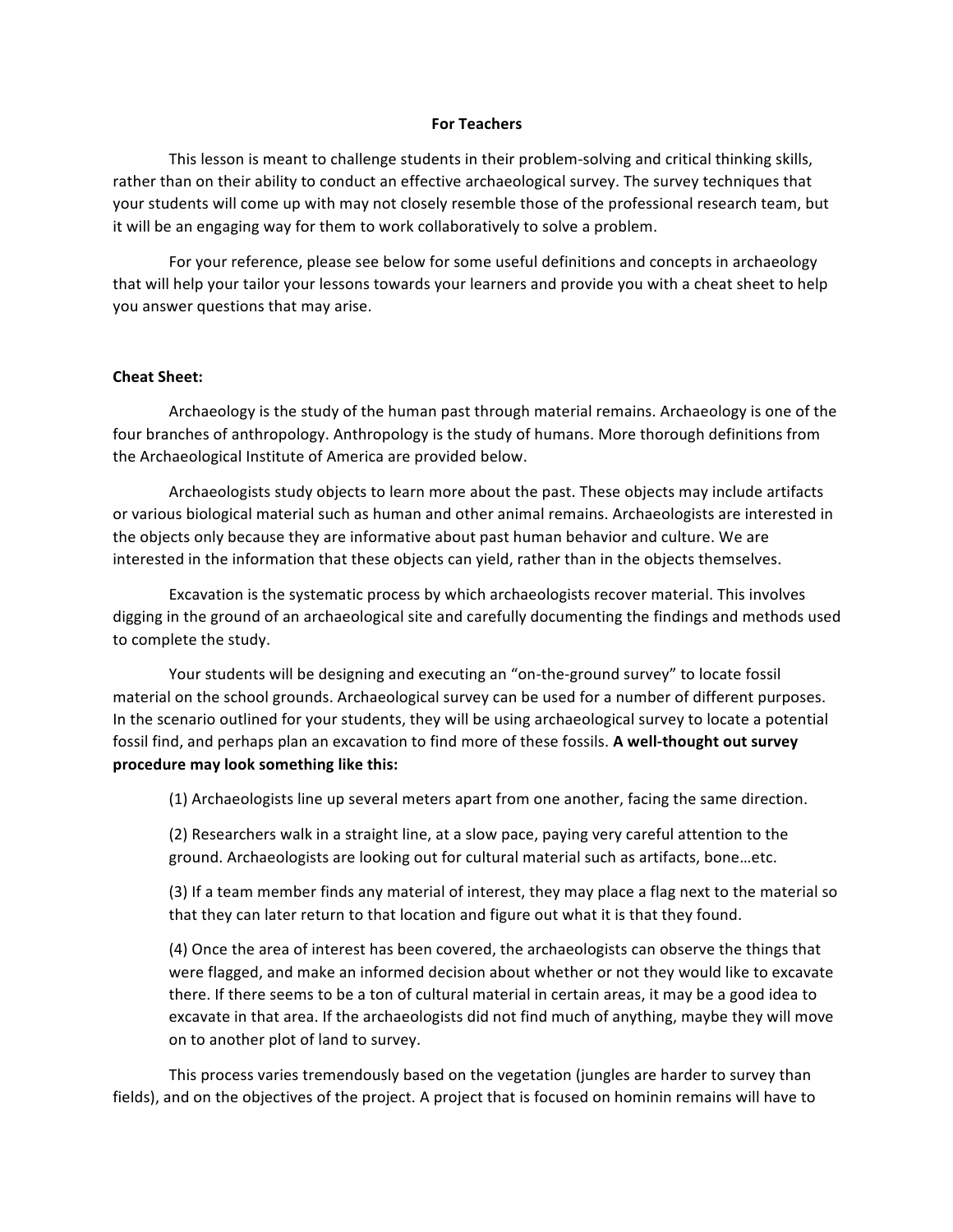move slowly and carefully, whereas a team looking for Maya ruins in the jungles of Guatemala might be looking for large pyramids that are hidden by the trees.

For elementary and middle school students, some degree of organization, planning and careful observation is a good goal.

## **Definitions:**

**Anthropology** - The study of human beings, including their behavior, biology, linguistics, and social and cultural variations. In the United States, anthropology is divided into four sub-disciplines: archaeology, biological/physical anthropology, cultural anthropology, and linguistics. All the sub-disciplines study aspects of past or present humans. Archaeologists generally study the physical and material remains of ancient societies, while cultural anthropologists study living cultures. Physical anthropologists study human skeletons and other bodily remains. Biological anthropologists deal primarily with the evolution of humans and primates. Linguists study languages, especially their development and their function within human culture (From https://www.archaeological.org/education/glossary)

**Archaeology** - The scientific excavation and study of ancient human material remains (From https://www.archaeological.org/education/glossary) 

Artifact - A portable object manufactured, modified, or used by humans. (From https://www.archaeological.org/education/glossary)

**Context** - The position and associations of an artifact, feature, or archaeological find in space and time. Noting where the artifact was found and what was around it assists archaeologists in determining chronology and interpreting function and significance. Loss of context strips an artifact of meaning and makes it more difficult (sometimes, impossible) to determine function. (From https://www.archaeological.org/education/glossary)

**Ecofact** - Archaeological finds that are of cultural significance, but were not manufactured by humans. These include bones and vegetal remains that can tell us about past diet or environments. (From https://www.archaeological.org/education/glossary)

**Excavation** - The digging up and recording of archaeological sites, including uncovering and recording the provenience, context, and three-dimensional location of archaeological finds (From https://www.archaeological.org/education/glossary)

**Hominin** - "Early human or pre-human beings: a member of the sub-family Homininae usually identified by bipedal adaptations. They are represented today by one species, Homo sapien sapiens. Past Hominins include Australopithecines, Homo habilis and Homo erectus. (From https://www.archaeological.org/education/glossary)

**Site** - Any place where human material remains are found; an area of human activity represented by material culture (From https://www.archaeological.org/education/glossary)

**Survey** – Field research in which archaeologists search for archaeological sites, material and other information that may inform their excavation procedure.